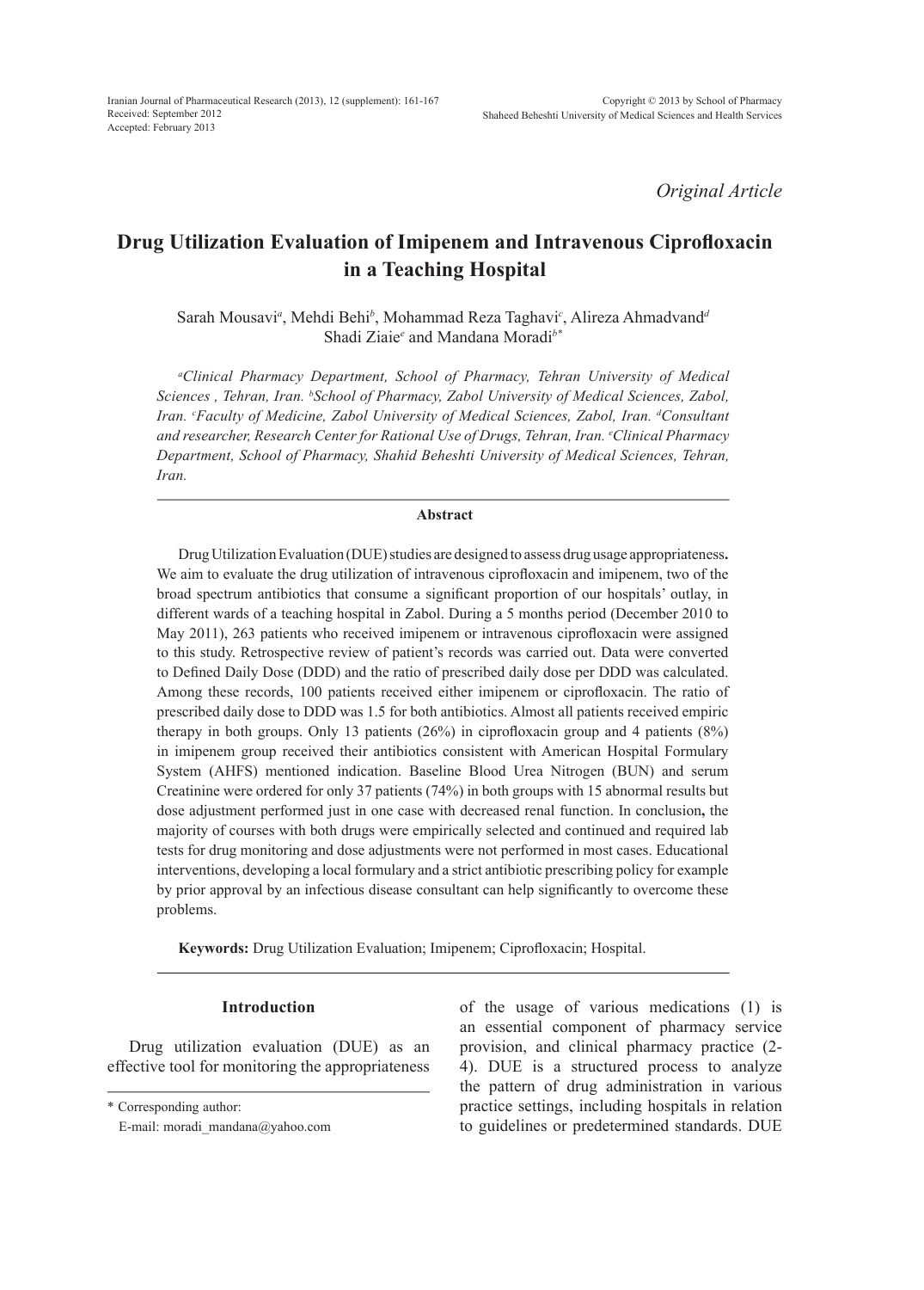| Demographic         | Intravenous Ciprofoloxacin N(%) | Imipenem $N(\%)$ |  |
|---------------------|---------------------------------|------------------|--|
| Sex (M/F)           | 21/29                           | 23/27            |  |
| $Age*$              | $54.5 \pm 16.81$                | $55.58 \pm 23.5$ |  |
| Wards               |                                 |                  |  |
| Pediatrics          | 0(0)                            | 2(4)             |  |
| Internal            | 29(58)                          | 13(26)           |  |
| Infectious disease  | 1(2)                            | 2(4)             |  |
| Gastrointestinal    | 8(16)                           | 23(46)           |  |
| Men Surgical ward   | 4(8)                            | 1(2)             |  |
| Women Surgical ward | 3(6)                            | 3(6)             |  |
| Emergency           | 1(2)                            | 2(4)             |  |
| Cardiac Care Unit   | 2(4)                            | 0(0)             |  |
| Others              | 2(4)                            | 4(8)             |  |

| <b>Table 1.</b> Characteristics of patients and distribution of antibiotics in different wards. |  |  |  |  |
|-------------------------------------------------------------------------------------------------|--|--|--|--|
|-------------------------------------------------------------------------------------------------|--|--|--|--|

\* Mean ± SD

programs will maintain the interventions that will improve patient outcomes  $(5)$ .

Antibiotics are among the most widely used class of drugs in hospitals (6) and they are really important to be used optimally (7) otherwise emerging resistant pathogens will interfere with treatment outcome (8). From this perspective, it is crucial to carry on DUE about antibiotics. It can help to identify actual and potential drugrelated problems, prevent the development of drug resistant organisms and control treatment  $costs(9)$ .

This study was conducted in order to evaluate and improve appropriate use of imipenem and intravenous ciprofloxacin, two of the broadest-spectrum antibiotics that consume a significant proportion of most hospitals' outlay on antimicrobial agents. Based on our initial evaluation 1455 patients received imipenem  $(n =$ 655) or intravenous ciprofloxacin ( $n = 800$ ) from March to May 2010 in our hospital, considering high usage of them. There are small number of DUE's retrieved these target drugs and as far as we know there is not any DUE performed in Zabol city, Sistan- Baluchestan province.

# **Experimental**

# *Methods*

# *Setting*

The study was a cross-sectional DUE study, carried out in different wards in Amir Hospital, affiliated to Zabol University of Medical Sciences (ZUMS). This hospital is the only hospital providing care in Zabol city and its regions. Two hundred and sixty-three hospital beds were assigned to this study.

### *Study subjects*

All patients, for whom intravenous ciprofloxacin and imipenem or combinations of them were prescribed at Amir Hospital, during a 5 months period, from December 2010 to May 2011, were included in this study. From the hospital information system, the record numbers of all patients that received imipenem or intravenous ciprofloxacin during the specified period were obtained. The patient's charts were retrieved and a retrospective review of these records was carried out.

#### *Data collection*

Relevant information from each patient's chart was obtained. The data were recorded in a predesigned data collection form. All data extraction was carried out by a pharmacist, and whenever data extraction and interpretation was unclear, a clinical pharmacist was consulted to arrive at a consensus.

# *Study indicators*

Demographic and clinical data were retrieved from the relevant patient's chart.

The admission variables included name of ward, length of hospital stay, history of drug allergy, first and final diagnoses. The drug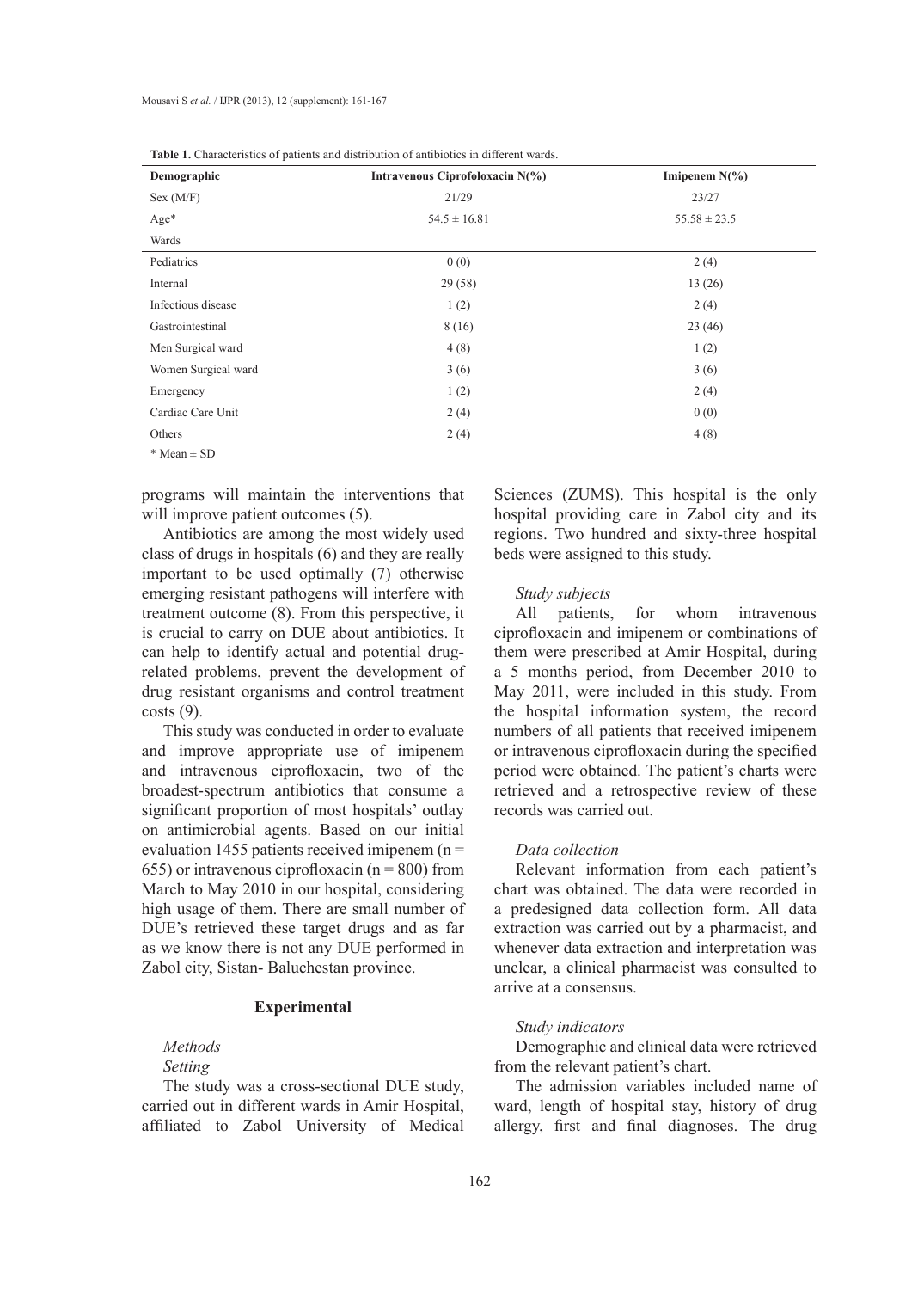| Appropriate utilization | Ciprofloxacin N $(%)$ | Imipenem $N(\%)$ |  |  |
|-------------------------|-----------------------|------------------|--|--|
| Maintenance dose        | 43(86%)               | 48(96%)          |  |  |
| Dosing interval         | $50(100\%)$           | 41(82%)          |  |  |
| Duration of treatment   | $5(10\%)$             | 4(8%)            |  |  |

**Table 2.** Appropriateness of imipenem and ciprofloxacin therapy in 50 patients in each group.

indicators used included indication, dosing regimen, microbiological culture/sensitivity testing and combination therapy regimen.

Outcome indicators included the clinical outcome and the occurrence of adverse drug reaction.

# *Audit criteria*

The appropriateness of imipenem and ciprofloxacin usage was assessed according to the culture results and based on the indication that was mentioned in American Hospital Formulary Systems (AHFS) book (10).

Data were converted to Defined Daily Dose (DDD), according to Anatomic and therapeutic chemical classification system (ATC/DDD). Defined Daily Dose is a unit based on the average daily dose used for main indication for consumption of certain medication (11). Ratio of prescribed daily dose per DDD was calculated.

Descriptive analyses of data were performed using SPSS software (version, 16).

# **Results**

During the study period, 27559 cases have been reviewed from hospital information system. Among these records, 100 patients received either imipenem or ciprofloxacin (50 in each group). The demographic of patients and distribution of antibiotics among different ward are presented in Table 1. Of the ciprofloxacin used, 29 courses (58%) were administered in internal medicine wards. Imipenem was mostly used in gastroenterology ward (46%).

The median duration of treatment with ciprofloxacin and imipenem was 4 days (range 1-11 and 1-22 days respectively).

The length of hospital stay (mean  $\pm$  SD) was  $8.46 \pm 3.92$  days in ciprofloxacin group and  $8.08 \pm 4.67$  days in imipenem group.

The mean dosage regimen in ciprofloxacin

group was 745 mg/day in adults  $(> 12$  years old). Imipenem was administered 1306mg/day for children  $($  < 12 years old) and 1540 mg/day in adults. The ratio of prescribed daily dose to DDD was 1.5 for both antibiotics. Table 2 shows appropriate antibiotic therapies in terms of dosing, interval and duration of treatment.

Among the 50 courses, ciprofloxacin was prescribed for empiric therapy in 50 cases (100%). One antibiogram was performed in this group without ciprofloxacin disk.

About 98% of patients received imipenem empirically and targeted therapy in 1 case (2%). Figure 1 show the clinical outcomes of patients.

About 90% of our patients responded to ciprofloxacin while only 39% responded to imipenem. In 30% of patients who treated with ciprofloxacin final diagnoses was different from admission diagnoses compare to 32% in imipenem group. Table 3 shows how admission diagnoses changed. Most frequent admission diagnosis was pneumonia in imipenem (21 cases) and diabetic foot (10 cases) in ciprofloxacin group. Large number of final diagnoses could not be categorized as infectious diseases (34% in ciprofloxacin and 28% in imipenem group).

During the study period, only 17 patients (34%) in ciprofloxacin group and 7 patients (14%) in imipenem group had bacterial culture results. Among them, 7 cultures in ciprofloxacin group and 3 cultures in imipenem group were positive. Sensitivity test (antibiogram) was performed only for 1 patient in each group.

Baseline Blood Urea Nitrogen (BUN) and serum Creatinine (Cr) was ordered for 37 patients (74%) in both groups. The results reported abnormal (ClCr < 75 mL/min) in 9 patients of imipenem and 6 of ciprofloxacin group. Further renal function tests performed only in 3 patients who were on imipenem and 6 patients on ciprofloxacin who had abnormal baseline BUN and Cr. Dose adjustment performed just in one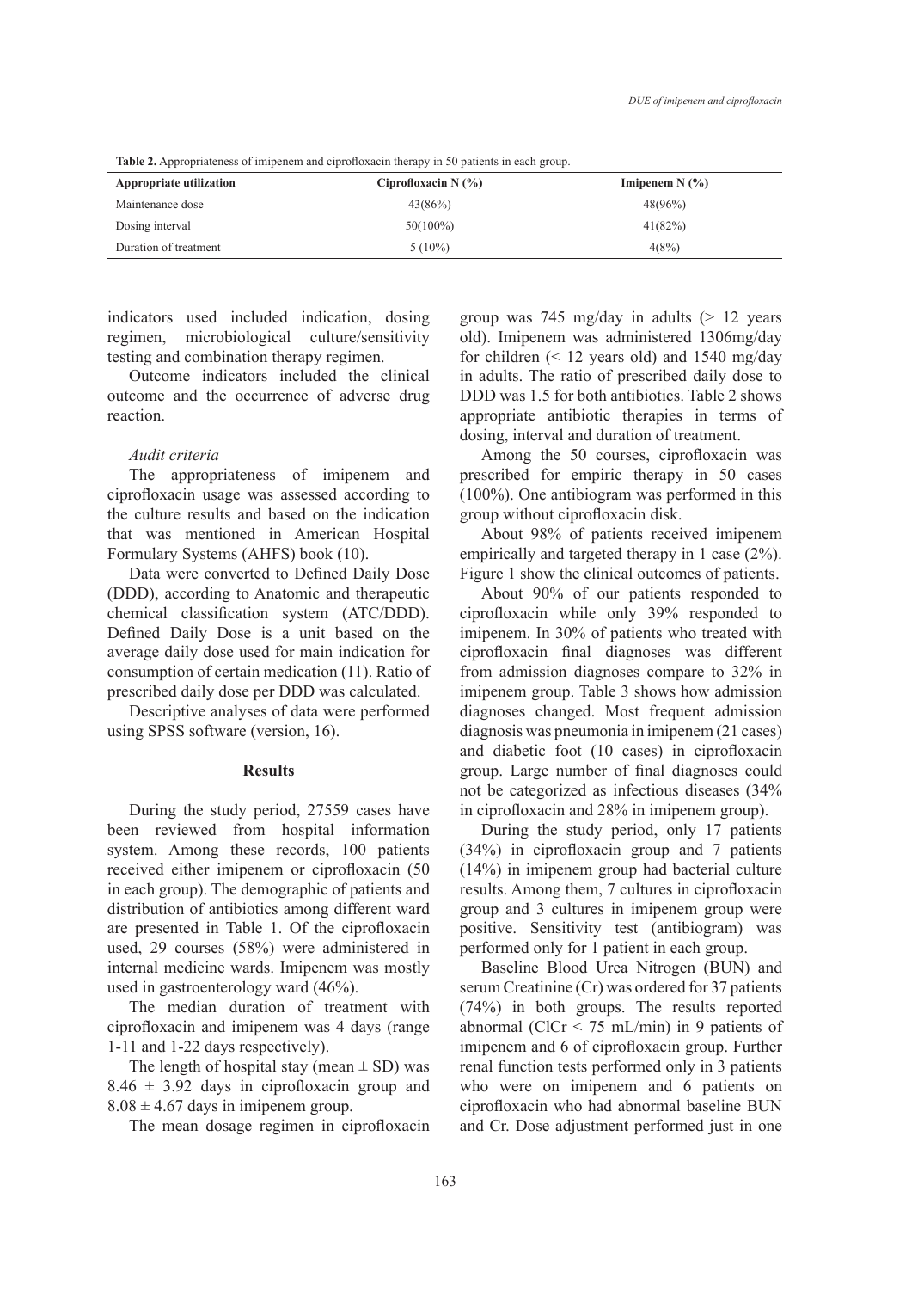

**Figure 1.** Clinical outcomes of patients.

case in imipenem group from all 15 patients (in both group) with decreased renal function.

Table 4 shows the antibiotics which were prescribed before, concurrently and after the ciprofloxacin and imipenem. Antibiotics used most commonly with ciprofloxacin were ceftriaxon and gentamicin. One case of double beta-lactam therapy was used in ciprofloxacin group. In imipenem group ceftriaxone was the most administered drug in combination.

Only 13 patients (26%) in ciprofloxacin group and 4 patients (8%) in imipenem group received their antibiotics consistent with AHFS mentioned indication. During the audit period,

no adverse drug reactions were recorded in patient's charts.

# **Discussion**

The results of this study show that imipenem and intravenous ciprofloxacin are mostly used empirically in our hospital without appropriate monitoring.

To minimize the emergence of resistant bacteria, antibiotic needs to be restricted to appropriate indications. Our results showed that most antibiotic courses in our hospital were empirically selected based on clinical judgment,

| Imipenem                                       |                           | Ciprofloxacin                                     |                         |
|------------------------------------------------|---------------------------|---------------------------------------------------|-------------------------|
| <b>Primary diagnoses</b>                       | <b>Final diagnoses</b>    | <b>Primary diagnoses</b>                          | <b>Final diagnoses</b>  |
| Pneumonia                                      | Foreign object            | Pneumonia                                         | Tuberculosis            |
| Chronic Obstructive Pulmonary<br>Disease(COPD) | Pneumonia                 | Chronic Obstructive Pulmonary<br>Disease(COPD)(2) | Pneumonia(2)            |
| Abdominal pain                                 | Abdominal wall hematoma   | Abdominal pain                                    | Cholangitis             |
| Abdominal pain                                 | Chronic Fistula           | Abdominal pain                                    | Abdominal wall hematoma |
| Abdominal pain                                 | Cholangiocarcinoma        | Vomiting                                          | Chronic Kidney Disease  |
| Respiratory distress                           | Pulmonary edema           | Gastroenteritis                                   | Celiac disease          |
| Dyspnea                                        | Encephalopathy            | Urinary Tract Infection                           | Pre Menstrual Syndrome  |
| Dyspnea(3)                                     | A <sub>scites</sub> (3)   | Flank pain                                        | Cholecystitis           |
| Dyspnea                                        | Tuberculosis              | Pneumonia                                         | Chronic Heart Failure   |
| Cirrhosis                                      | Ischemic Heart Disease    | Acute abdomen                                     | Ascites                 |
| Loss of Consciousness                          | Cerebro Vascular Accident | Loss of Consciousness                             | Acute Renal Failure     |
| Fever                                          | Peptic Ulcer Disease      | Gastrointestinal bleeding                         | Gastric Adenocarcinoma  |
| Constipation                                   | Bowel obstruction         | Acute abdomen                                     | Acute appendicitis      |

**Table 3.** Changes in admission diagnosis.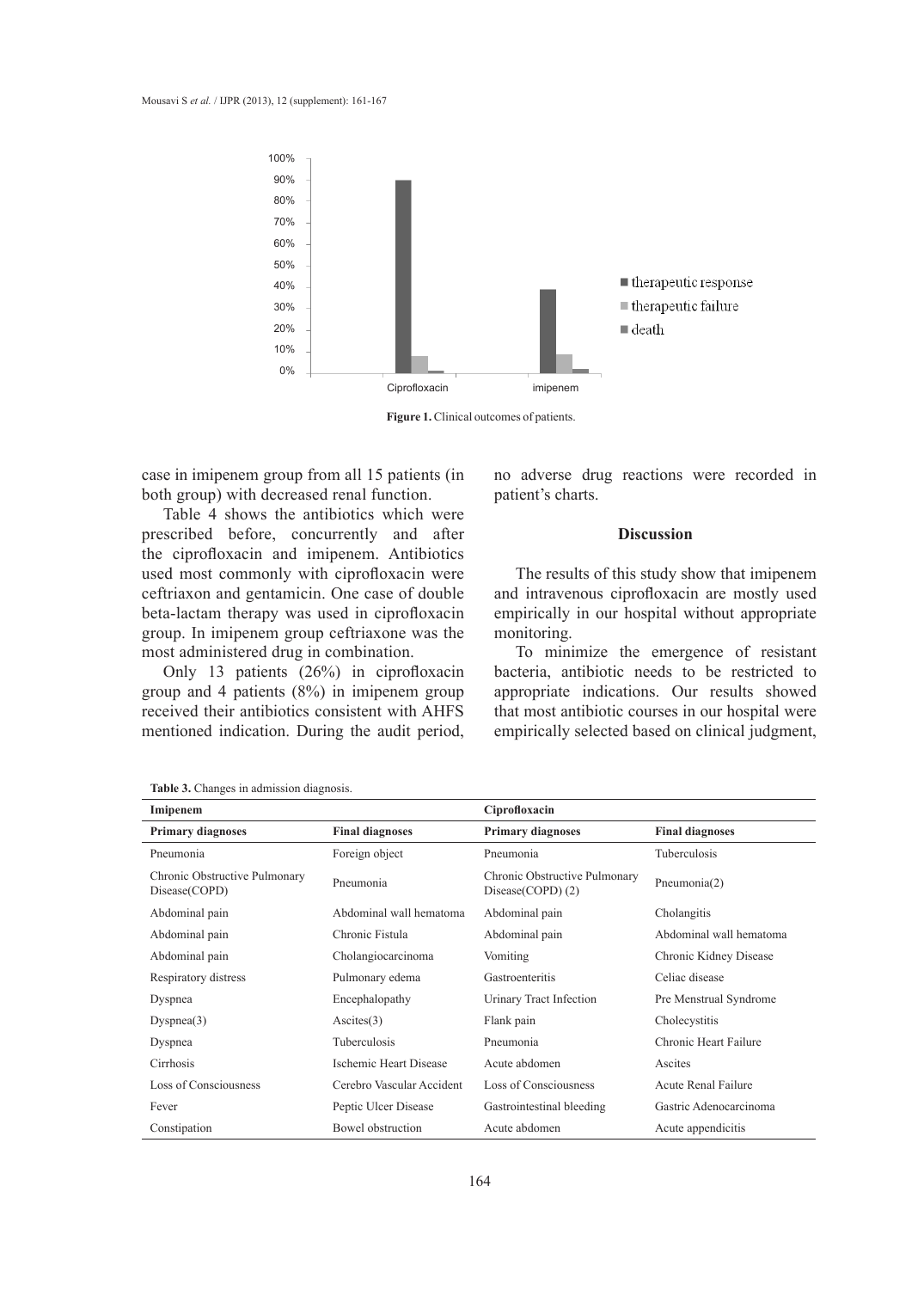| Ciprofloxacin                                           |                                           |                            | Imipenem                                          |                                                       |                                |  |
|---------------------------------------------------------|-------------------------------------------|----------------------------|---------------------------------------------------|-------------------------------------------------------|--------------------------------|--|
| <b>Before</b>                                           | Concurrent                                | After                      | <b>Before</b>                                     | Concurrent                                            | After                          |  |
| $Ceftriaxon +$<br>Clindamycin                           | Azithromycin+<br>Metronidazole            | Ceftriaxon                 | Ceftriaxon                                        | Anti tuberculosis                                     | Azithromycin                   |  |
| $Ceftriaxon +$<br>Azithromycin                          | Cefotaxim+ Metronidazole                  | Ceftriaxon+<br>Cloxacillin | $Ceftriaxon +$<br>Clindamycin                     | Azithromycin+<br>Metronidazole                        | Cefepim                        |  |
| $Cefotaxim+$<br>Metronidazole                           | Ceftriaxon                                | Metronidazole              | Ceftriaxon +<br>Clindamycin+ Anti<br>tuberculosis | Azithromycin+Ceftriaxon+<br>Metronidazole             | $Ceftriaxon +$<br>Azithromycin |  |
| Ceftriaxon+<br>Clindamycin+<br>Metronidazole            | Ceftriaxon + Metronidazole                |                            | Ceftriaxon+<br>Methronidaz $H$ Co-<br>trimoxazole | Cefazolin                                             | Metronidazole                  |  |
| Ceftriaxon+<br>Cefotaxim+<br>Metronidazole              | Ceftriaxon + Clindamycin                  |                            | Ceftriaxon+<br>Metronidazole                      | Ceftriaxon + Metronidazole                            |                                |  |
| Ceftriaxon                                              | Ceftriaxon+<br>Azithromycin+Clindamycin   |                            | Clindamycin                                       | Ceftriaxon + Clindamycin                              |                                |  |
| Metronidazole                                           | Ceftriaxon+ Clindamycin+<br>Metronidazole |                            |                                                   | Ceftriaxon+ Gentamycin                                |                                |  |
| Ceftriaxon +<br>Metronidazole                           | Ceftriaxon+ Cefotaxim+<br>Metronidazole   |                            |                                                   | Ceftriaxon+<br>Methronidaz+Co-trimoxazole             |                                |  |
| Clindamycin<br>Clindamycin<br>Clindamycin+ Azithromycin |                                           |                            |                                                   | Ceftriaxon+<br>Metronidazole+Cefazolin<br>Clindamycin |                                |  |
|                                                         |                                           |                            |                                                   |                                                       |                                |  |
|                                                         | Clindamycin + Penicillin                  |                            |                                                   | Metronidazol+ Cefazolin                               |                                |  |
|                                                         | $C$ lindamycin + Gentamycin               |                            |                                                   | Metronidazole                                         |                                |  |
|                                                         | Clindamycin+ Metronidazole                |                            |                                                   |                                                       |                                |  |
|                                                         | Gentamycin                                |                            |                                                   |                                                       |                                |  |
|                                                         | Metronidazole                             |                            |                                                   |                                                       |                                |  |

**Table 4.** Antibiotics administered before, concurrent and after ciprofloxacin and imipenem.

and only minorities were based on relevant culture results. Some of previous DUEs about other broad-spectrum antibiotics had also shown that the vast majority of courses were empirically selected and continued (12). Vazin et al showed the length of empiric therapy with vancomycin was inappropriate in 50% of the patients (7). The majority of culture tests were ordered without antibiogram that make these culture results hard to interpret, performing of just one antibiogram emphasize this point.

The principal findings of our study were as follows. First, imipenem was generally administered in gastroentrology wards but the most diagnoses recorded in patient files were pneumonia that can reflect problems in patients triage in our hospital. Duration of treatment was 4 days in about 50% of our patients which seems logical, while during this time laboratory results may not be expected that often lead to adjustment of treatment.

In the current study, 58% of cases received ciprofloxacin while in the internal medicine wards. As the internal medicine ward patients may suffer from multiple disease, there may not be clear-cut indications for being prescribed ciprofloxacin and this drug usually used synergistically with other drugs, however about 90% of patients responded to ciprofloxacin but it is hard to say that this was the direct effect of ciprofloxacin.

Ciprofloxacin was prescribed every 12 h in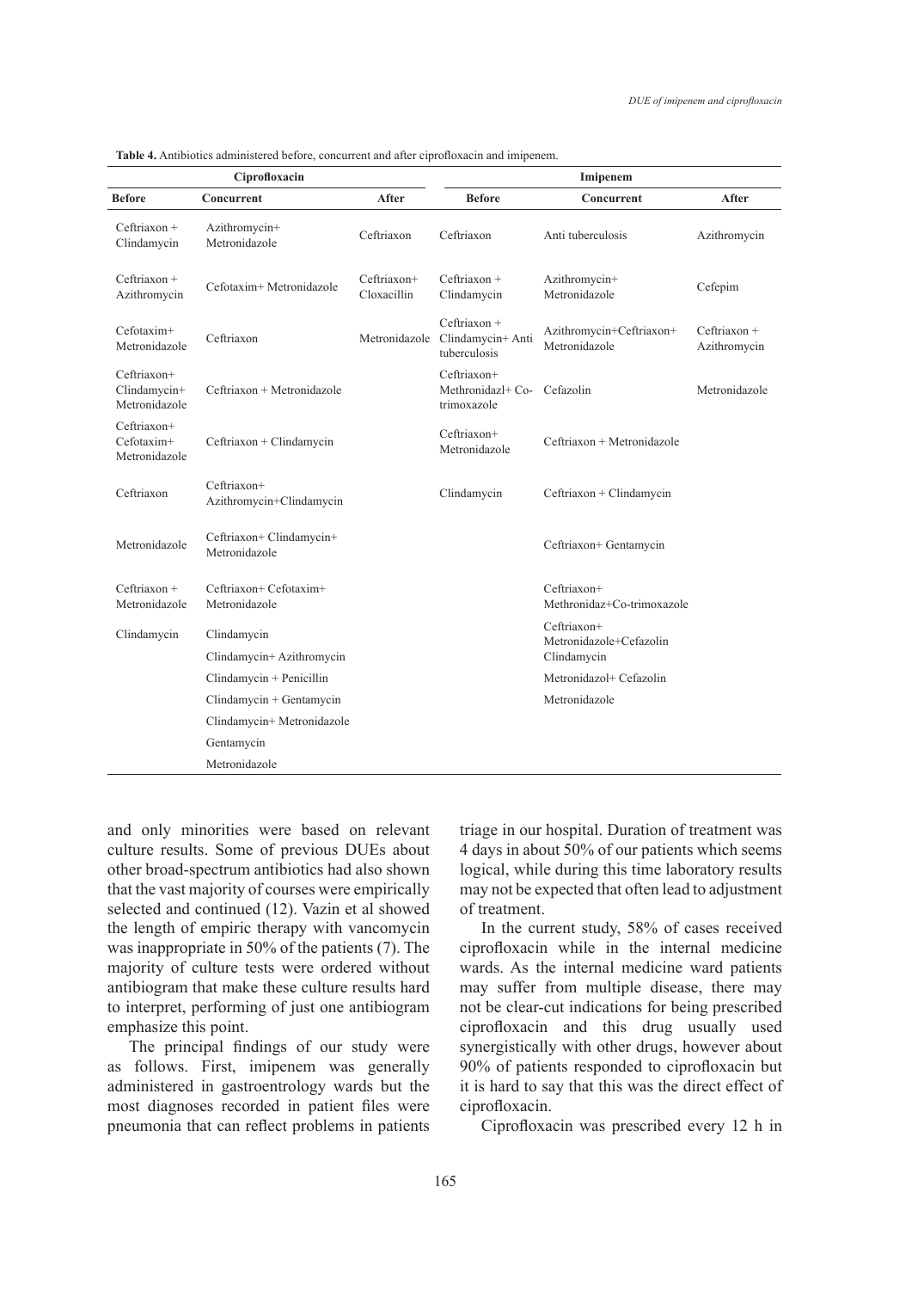all patients and imipenem every 6-8 h in most patients that are the recommended dose interval (13), calculated based on pharmacokinetic characteristics of these drugs.

The ratio of prescribed daily dose to DDD was 1.5 for both antibiotics and it indicates that these antibiotics prescribed more than recommended daily dose, that can either reflect the prescribers concept about high rate of antimicrobial resistance and non-response to standard dosage or it can be simply the result of malpractice that need to be reviewed, as over treatment can increase the cost of treatment course and related adverse drug effects.

Regarding drug monitoring, we observed that although both antibiotics need dose adjustment in renal failure, baseline BUN and serum Cr assessment was not performed for all patients and even in patients with abnormal renal function drug doses were not adjusted. It reflects neglecting monitoring parameters in our practice setting.

As evidenced in a study performed by Takhar *et al.* (14), our results also showed, increased trend of polypharmacy in our hospital that has to be controlled by establishing empirical antibiotic guidelines. Antibiotics used most commonly with ciprofloxacin in our study subjects were ceftriaxone and gentamicin, as these three antibiotics have almost the same antimicrobial coverage; these combinations would not obtain optimal coverage for empiric therapy (15).

In about 30% of patients the first and final diagnosis was different, although most final diagnoses were not infectious which indicated that most patients didn't need antibiotics and received it inappropriately.

No adverse drug reaction was recorded in patient files. Considering the rate and types of these reactions to object drugs (13), it could be the reason of lacking systematic reporting manual for adverse drug reaction in our hospital.

In conclusion, Educational interventions emphasizing rational antibiotic prescribing, along with effort to develop an updated local formulary, and a strict antibiotic prescribing policy for example by prior approval by an infectious disease consultant can help significantly to overcome these problems and to reduce the extent of resistance to antibiotics.

#### *Study limitation*

Some of our study limitations are as follows: The first concerns the guidelines for appropriate use of the Broad-spectrum antimicrobials in our hospital. Second, appropriateness was evaluated retrospectively based on patient's files and some data may not be recorded. Third, neither seasonal nor physician variations in prescribing patterns were evaluated in this study, and the results obtained, represent the overall prescribing pattern in the hospital.

#### **Acknowledgment**

We are so thankful to the staff of Amir Hospital for their assistance. This study was supported by a grant from Zabol University of Medical Sciences.

### **References**

- Fahimi F, Baniasadi SH, Behzadnia N, Varahram (1) F and Ghazi Tabatabaie L. Enoxaparin Utilization Evaluation: An Observational Prospective Study in Medical Inpatients. *Iranian J. Pharm. Res.* (2008) 7: 77-82
- (2) Mack SD and Demsey JW. Drug utilization: A regional approach. *Leader Health Serv*. (1995) 4: 34-37.
- (3) The Society of Hospital Pharmacists of Australia. Committee of Specialty Practice in Drug Use Evaluation. SHPA standards of practice for drug use evaluation in Australian hospitals. *Aust. J. Hosp. Pharm*. (1996) 26: 240-6.
- Tavakoli-Ardakani M, Eshraghi A, Hajhossein Talasaz (4) A and Salamzadeh J. A Drug Utilization Evaluation Study of Amphotericin B in Neutropenic Patients in a Teaching Hospital in Iran. *Iranian J. Pharm. Res.* (2012) 11: 151-156
- (5) Stolar M. Drug use review: operational defenitions. *Am. J. Hosp. Pharm*. (1978) 33: 225-230.
- Lee KR, Leggiadro RJ and Burch KJ. Drug use (6) evaluation of Antibiotics in a pediatric teaching hospital. *Infect. Control. Hosp. Epidemiol.* (1994) 15: 710-2.
- Vazin A, Japoni A, Shahbazi S, Davarpanah MA. (7) Vancomycin Utilization Evaluation at Hematology-Oncology Ward of a Teaching Hospital in Iran. *Iranian J. Pharm. Res*. (2012) 11: 163-170
- Alanis AJ. Resistance to Antibiotics: Are We in the (8) Post-Antibiotic Era? *Arch Med. Res.* (2005) 36: 697- 705.
- Shaw PM, Gayman JE and Todd MW. ASHP (9) Guidelines on medication-use evaluation. *Am. J. Health Syst. Pharm.* (1996) 53: 1953-5.
- McEvory G. AHFS drug information. *American*  (10)